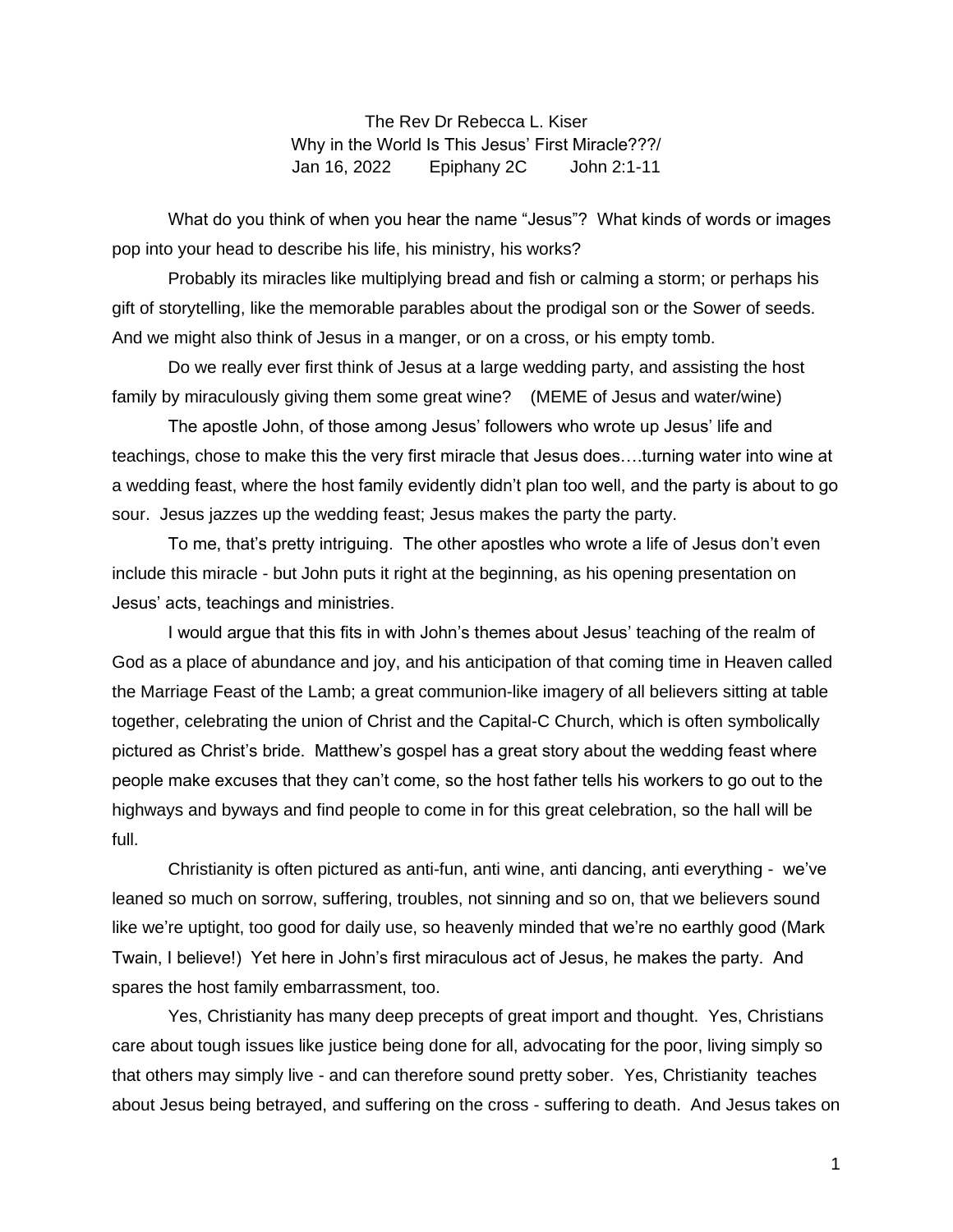subjects like taxes, imperial actions by Rome, habits of not treating workers fairly, and other bad actions of the world in which he lived, and we continue to live.

But largely, the repeated message of Jesus is, as he put it in the early part of Luke's gospel, *"The Spirit of the Lord is upon me, because he has anointed me to bring good news to the poor. He has sent me to proclaim release to the captives and recovery of sight to the blind, to let the oppressed go free*,..." Jesus came proclaiming GOOD NEWS! Jesus came proclaiming HEALING! Jesus came proclaiming FREEDOM from the things that bind us, from the oppressions and injustice that hurt people! Jesus came proclaiming that the wonderful and blessed Realm of God was here at the door, inviting us to step into its abundance and fulfillment and joy!!! Jesus came proclaiming a community of people loving each other, loving God, and celebrating together the goodness of God's creation, and the gloriousness of God's salvation!!!

So while there is a sobering quality to the work we encompass, and perhaps our Kingdom ethics make us seem like goody-two-shoes to some, Christianity is supposed to be a celebration of God's new life, life with an abundance of meaning, an abundance of purpose, an abundance of enjoyment, an abundance of community, an abundance of sharing, an abundance of love, and abundance of joy. And for all people, not just the ones the world already favors. If we've turned Christian faith into something else, we've missed Jesus!

Life can be hard; I'm not trying to be a Pollyanna and overlook the real pain and hurt that we can experience. I'm not saying we're never stressed, overworked, grieving, worried for the future, or having our deepest feelings hurt, or done wrong. Yet as far as the kernel of faith deep inside us, that place where the Spirit comforts us and assures us of God's love, there is what Scripture called a spring of living water pushing up like a fountain - a hope based in God's promises and God's care, a trust that we stand on a firm foundation, an assertion that life is good. Even when a very real depression tries to capture us, we can cling to that hope, that trust, that promise. We can know that whatever may be done to us, eternal life and its glories are ours.

When we celebrate the Lord's Supper, we call it a celebration, and review that (1) God called the creation good; that (2) even when people turn from God, God seeks to win us back, sending prophets and others, and finally sending Jesus….God doesn't give up on us and throw us out. And (3) when Jesus is killed, God raises him back up in a new life - even death doesn't defeat God. We might only share a bit of bread and a bit of juice during the sacrament, but it's just a reminder that one day we will feast with God in glory. It's meant to tell us that eating and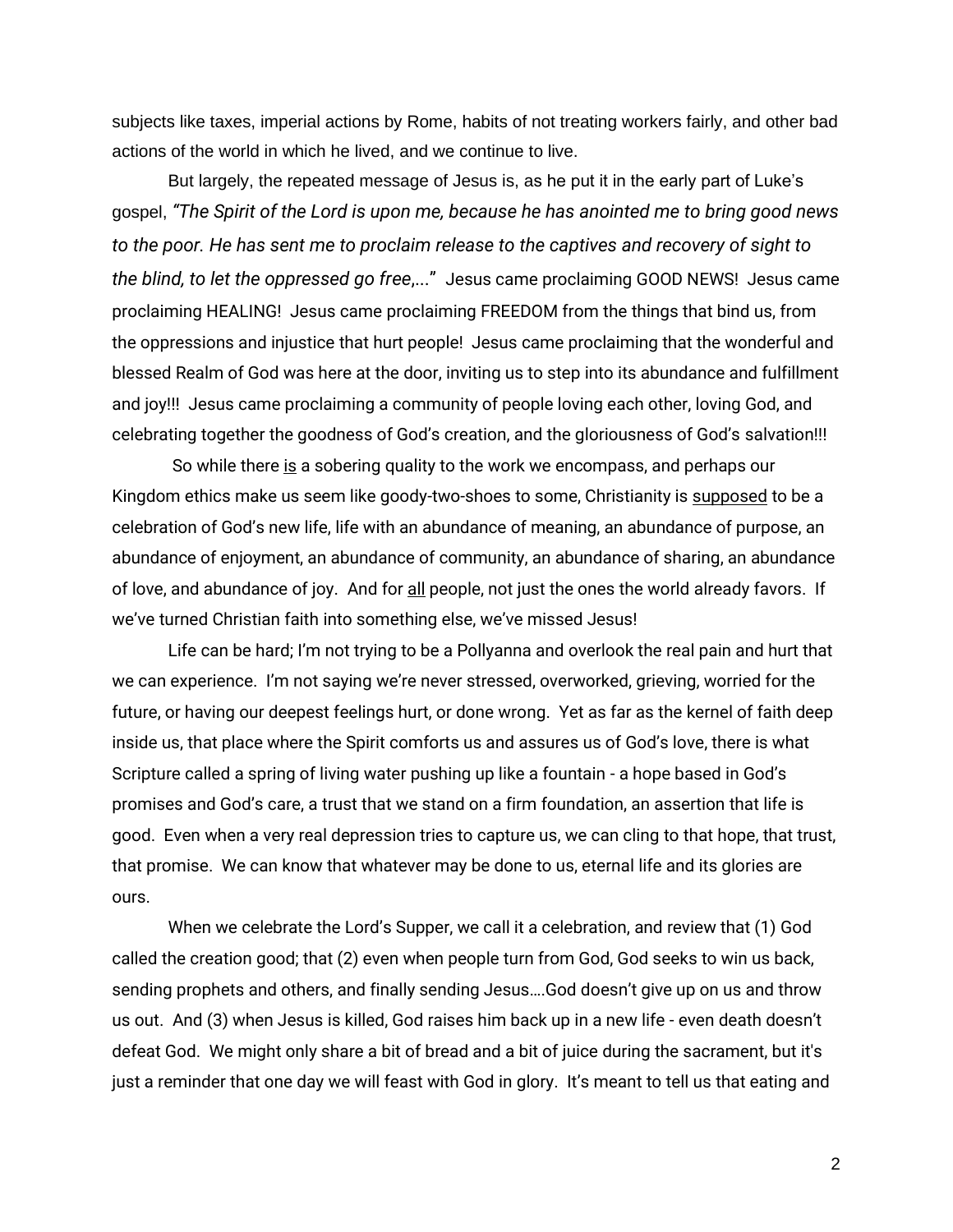drinking from this creation of the world, is an eating and drinking in of God's very self. The sacrament reaches out into every meal we eat, every banquet we attend, every party we attend, and tells us that God is present.

I love the table as a symbol of Christianity - not a sacrificial altar, but a TABLE - a place of community, sharing, nurturing, caring- a place of generous hosting and receiving, a place of welcome. I love it when I can gather with my kids around the table at a meal, and we can tease each other, talk about stuff in our lives, take in the good nourishment that's been prepared in love, share what's there with each other - a wonderful picture in miniature of how all life is to be lived and shared with everybody. It's our home - and our true home with God.

I like the picture of heaven as a long table stretching further than I can see, groaning with good things being passed around - food and drink - people of every color, every shape, every nationality, every era of time, talking in depth, loving, caring…. And we have all the time we need to eventually get around to everybody, and taste everything, and be full. My favorite part of having relatives and friends come over for dinner, is sitting around after we've eaten; just the camaraderie and friendship of communing with each other. We'll get to the dishes, no hurry let's sit and enjoy each other for a while. (Hopefully in heaven I'll be able to eat all the chocolate and sweets that I want and not feel guilty or get fat.)

It's not surprising that this sacrament of communion around a table IS a sacrament, one of only two that we Protestants celebrate. It's a vision of heaven, a token of a promised day, and an image that can guide us in our living. It hurts me that getting together for meals is among the activities that has been curtailed by the pandemic and is the thing I'm most longing to get back to. I love that John puts this story as the first miracle that Jesus does - it flavors everything that comes after.

This vision of the realm of God that we are to embrace and walk in so captures my spirit & my imagination, that I can naively forget that we as sinful people have a difficult time learning to discern what is of the kindom and what is of the world, and letting the Spirit change our perspectives on how to be. To me, if we profess to be a Christ-follower, we are open to the Spirit convicting us when we are wrong and are eager to change. Fred gave the devotional at council this past week and talked about how habits and changes can creep up on us gradually, reminding me of the story of the frog that jumped into a pot of room-temperature water & thought it was fine….and as the burner under it heated it gradually, the frog didn't notice so much - he got used to it…until finally it was too late.